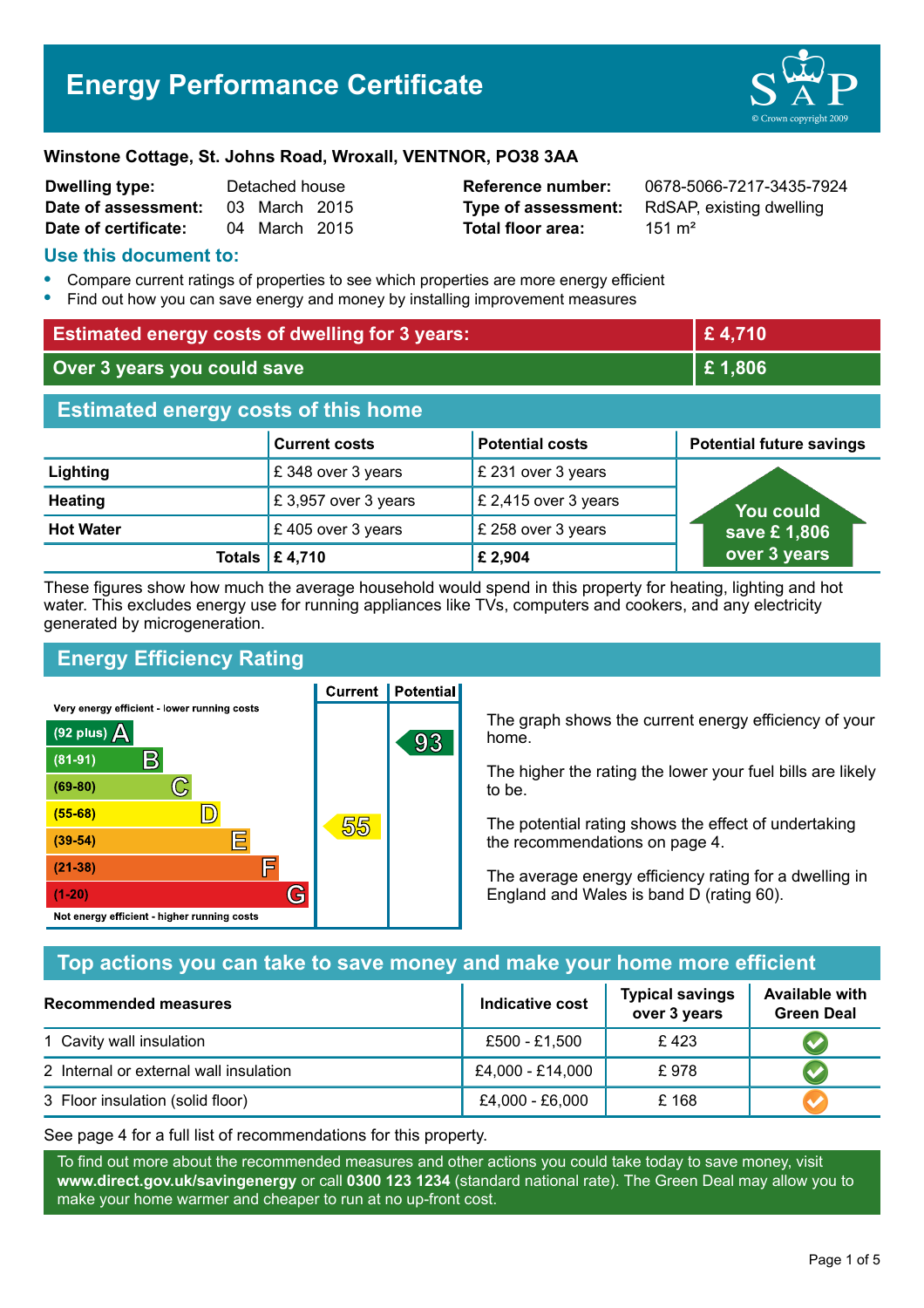#### 04 March 2015 RRN: 0678-5066-7217-3435-7924

**Energy Performance Certificate**

| <b>Element</b>        | <b>Description</b>                                      | <b>Energy Efficiency</b> |
|-----------------------|---------------------------------------------------------|--------------------------|
| Walls                 | Granite or whinstone, as built, no insulation (assumed) | ★☆☆☆☆                    |
|                       | Cavity wall, as built, no insulation (assumed)          | *****                    |
| Roof                  | Pitched, 270 mm loft insulation                         | ★★★★☆                    |
|                       | Pitched, no insulation (assumed)                        | ★☆☆☆☆                    |
|                       | Pitched, 100 mm loft insulation                         | ★★★☆☆                    |
| Floor                 | Solid, no insulation (assumed)                          |                          |
|                       | Suspended, no insulation (assumed)                      |                          |
| <b>Windows</b>        | Mostly double glazing                                   | ★★★★☆                    |
| Main heating          | Boiler and radiators, mains gas                         | ★★★★☆                    |
| Main heating controls | Programmer, room thermostat and TRVs                    | ★★★★☆                    |
| Secondary heating     | Room heaters, wood logs                                 |                          |
| Hot water             | From main system                                        | ★★★★☆                    |
| Lighting              | Low energy lighting in 50% of fixed outlets             | ★★★★☆                    |

### **Summary of this home's energy performance related features**

Current primary energy use per square metre of floor area: 261 kWh/m² per year

The assessment does not take into consideration the physical condition of any element. 'Assumed' means that the insulation could not be inspected and an assumption has been made in the methodology based on age and type of construction.

See addendum on the last page relating to items in the table above.

### **Low and zero carbon energy sources**

Low and zero carbon energy sources are sources of energy that release either very little or no carbon dioxide into the atmosphere when they are used. Installing these sources may help reduce energy bills as well as cutting carbon. The following low or zero carbon energy sources are provided for this home:

**•** Biomass secondary heating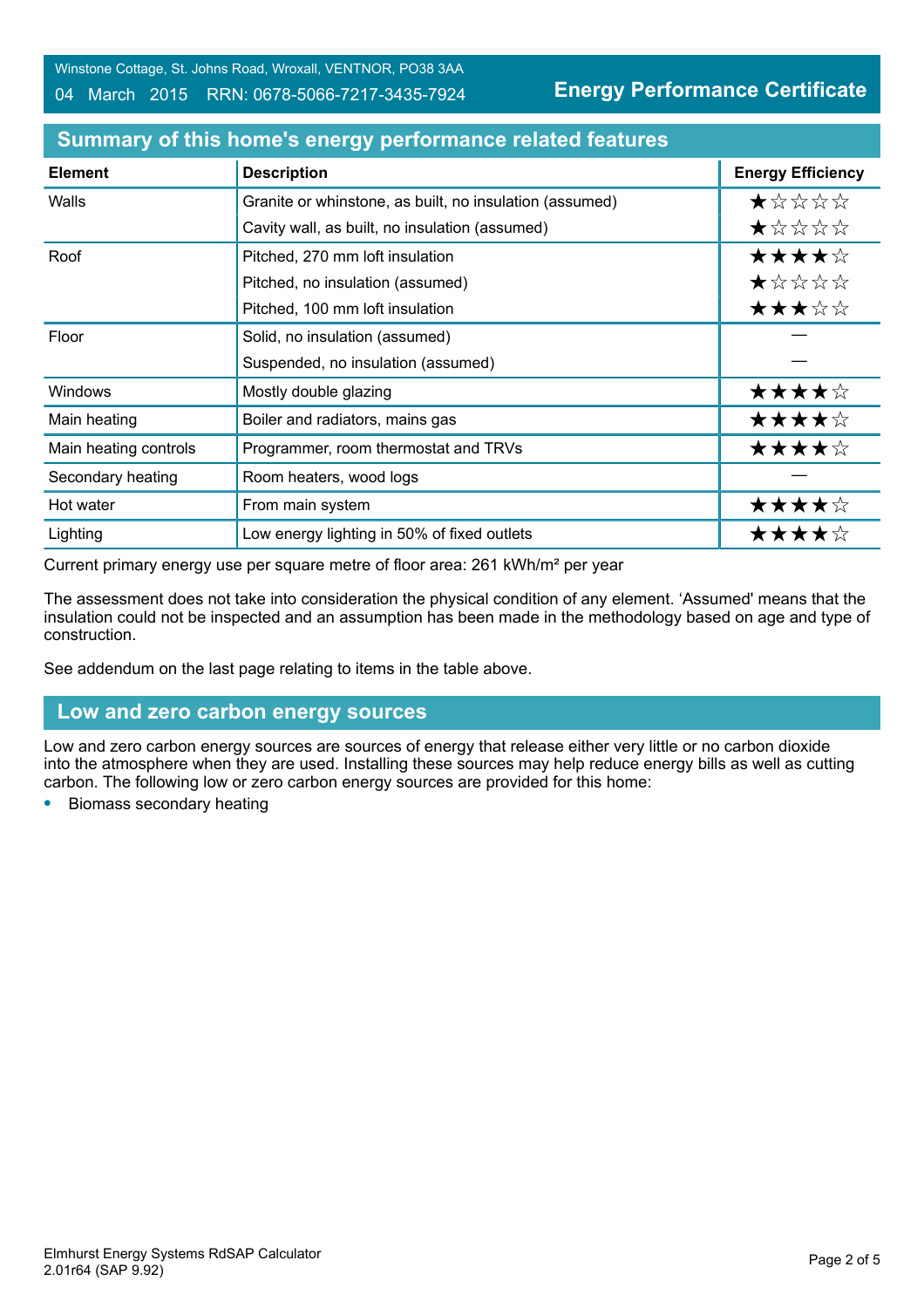#### 04 March 2015 RRN: 0678-5066-7217-3435-7924

# **Opportunity to benefit from a Green Deal on this property**

The Green Deal may enable owners and occupiers to make improvements to their property to make it more energy efficient. Under a Green Deal, the cost of the improvements is repaid over time via a credit agreement. Repayments are made through a charge added to the electricity bill for the property. To see which improvements are recommended for this property, please turn to page 4. You can choose which improvements you want to install and ask for a quote from an authorised Green Deal provider. They will organise installation by an authorised Green Deal installer. If you move home, the responsibility for paying the Green Deal charge under the credit agreement passes to the new electricity bill payer.

For householders in receipt of income-related benefits, additional help may be available.

To find out more, visit **www.direct.gov.uk/savingenergy** or call **0300 123 1234**.

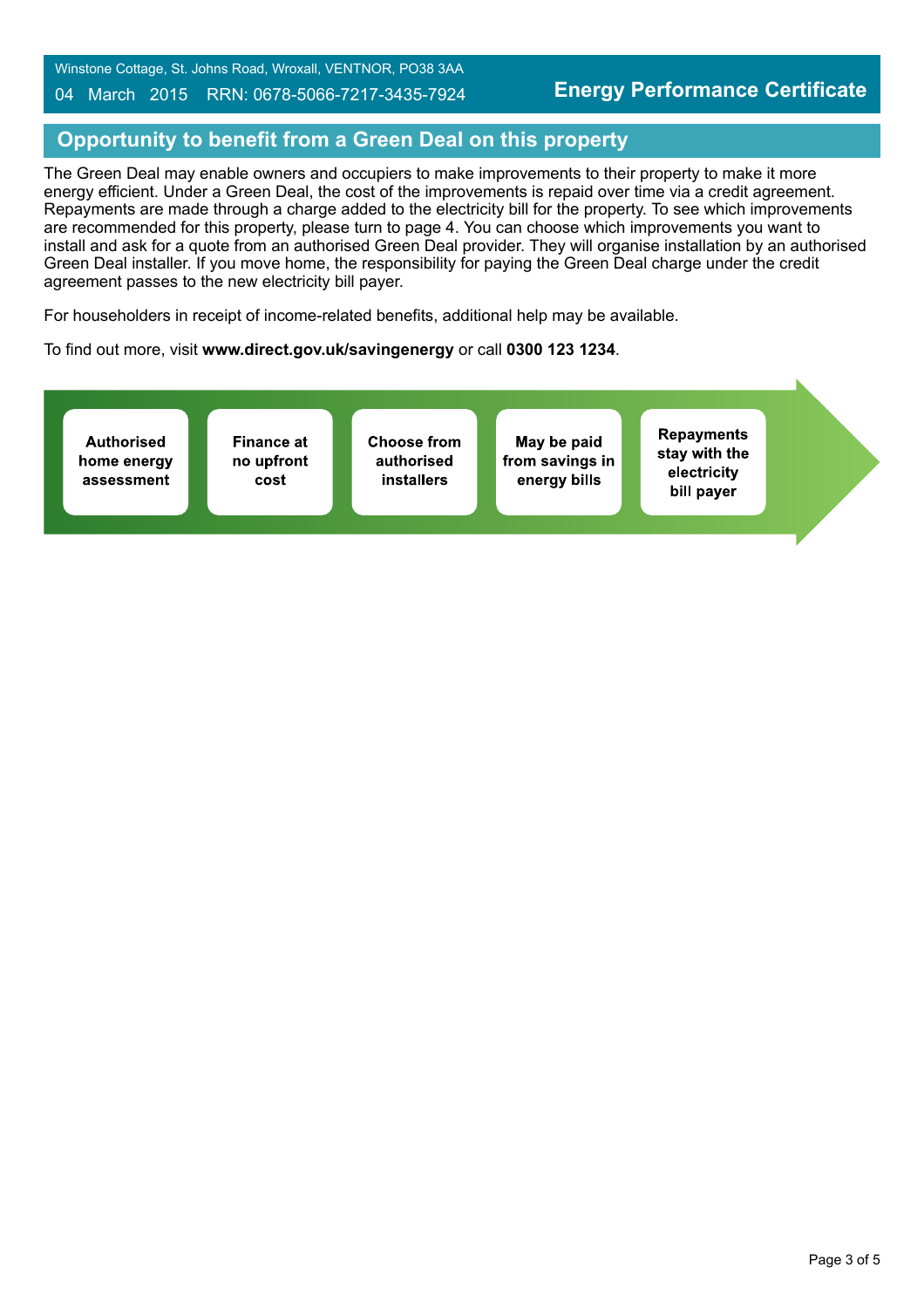#### 04 March 2015 RRN: 0678-5066-7217-3435-7924

## **Recommendations**

The measures below will improve the energy performance of your dwelling. The performance ratings after improvements listed below are cumulative; that is, they assume the improvements have been installed in the order that they appear in the table. Further information about the recommended measures and other simple actions you could take today to save money is available at **www.direct.gov.uk/savingenergy**. Before installing measures, you should make sure you have secured the appropriate permissions, where necessary. Such permissions might include permission from your landlord (if you are a tenant) or approval under Building Regulations for certain types of work.

Measures with a green tick are likely to be fully financed through the Green Deal since the cost of the measures should be covered by the energy they save. Additional support may be available for homes where solid wall insulation is recommended. If you want to take up measures with an orange tick  $\bullet$ , be aware you may need to contribute some payment up-front.

| <b>Recommended measures</b>               | <b>Indicative cost</b> | <b>Typical savings</b><br>per year | <b>Rating after</b><br>improvement | <b>Green Deal</b><br>finance |
|-------------------------------------------|------------------------|------------------------------------|------------------------------------|------------------------------|
| Cavity wall insulation                    | £500 - £1,500          | £ 141                              | <b>D59</b>                         |                              |
| Internal or external wall insulation      | £4,000 - £14,000       | £ 326                              | <b>D68</b>                         |                              |
| Floor insulation (solid floor)            | £4,000 - £6,000        | £ 56                               |                                    |                              |
| Low energy lighting for all fixed outlets | £100                   | £ 32                               | C71                                |                              |
| Solar water heating                       | £4,000 - £6,000        | £48                                | C72                                |                              |
| Solar photovoltaic panels, 2.5 kWp        | £5,000 - £8,000        | £ 315                              | C79                                |                              |
| Wind turbine                              | £15,000<br>$- E25,000$ | £ 530                              | A93                                |                              |

## **Alternative measures**

There are alternative measures below which you could also consider for your home.

**•** External insulation with cavity wall insulation

## **Choosing the right package**

Visit **www.epcadviser.direct.gov.uk**, our online tool which uses information from this EPC to show you how to save money on your fuel bills. You can use this tool to personalise your Green Deal package. Public services all in one place

| <b>Green Deal package</b>            | <b>Typical annual savings</b> |  |
|--------------------------------------|-------------------------------|--|
| Cavity wall insulation               | Total savings of £467         |  |
| Internal or external wall insulation |                               |  |
| Electricity/gas/other fuel savings   | $f0/$ $f347/$ $f120$          |  |



You could finance this package of measures under the Green Deal. It could **save you £467 a year** in energy costs, based on typical energy use. Some or all of this saving would be recouped through the charge on your bill.